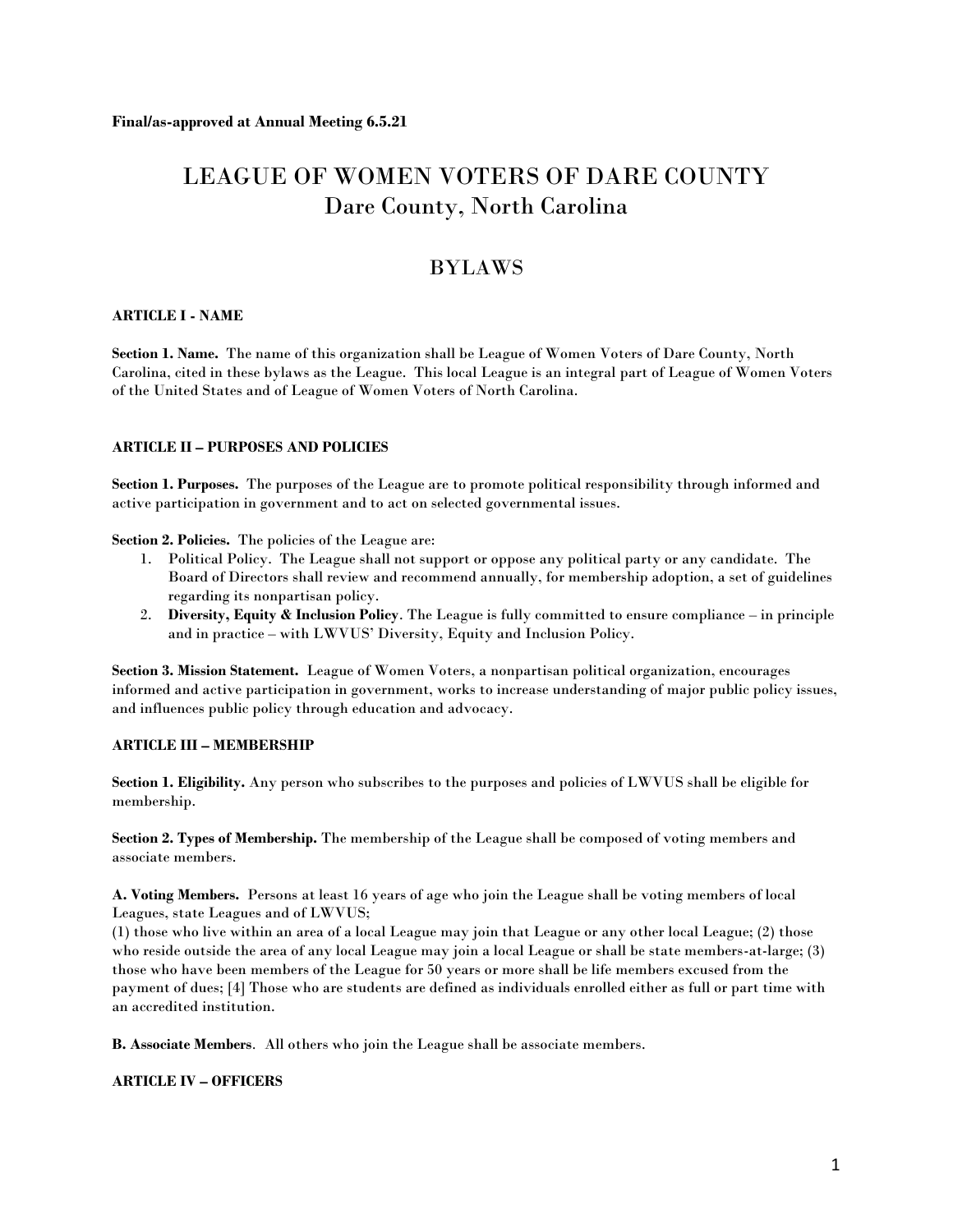**Section 1. Election, Qualifications and Term.** The officers of the League shall be a President (or two Co-Presidents), a Vice-President, a Secretary and a Treasurer. Candidates shall be voting members of the League. They will be elected at an annual meeting and take office at the beginning of the fiscal year.

The President, Vice-President and Secretary shall be elected in an odd-numbered year. The Treasurer shall be elected in an even-numbered year. Co-Presidents may choose to serve in staggered two-year terms, with one elected in an even-numbered year and the other in an odd-numbered year.

**Section 2. The President(s).** The President(s) shall have such powers of supervision and management as customarily pertain to the office; shall preside at all meetings of the organization and board or designate another person to do so; shall be, ex officio, a member of all committees except the nominating committee; may sign or endorse checks, drafts and notes in the absence of the Treasurer; and shall perform such other duties as the Board may direct. If there are Co-Presidents, they may divide the aforementioned responsibilities as appropriate to their strengths and interests.

In the event of absence, disability, resignation or death of a Co-President, the other Co-President shall possess and perform all the duties of the office.

**Section 3. The Vice-President.** The Vice-President shall perform such duties as the President(s) and the Board shall direct. In the event of absence, disability, resignation or death(s) of the Co-President(s) the Vice-President will perform all presidential duties and those which the Board assigns.

**Section 4. The Secretary** shall keep minutes of all meetings of the League and of all the meetings of the Board of Directors. She or he shall notify all officers and directors of their election. She or he shall sign, with the President(s), all contracts and other instruments when so authorized by the board and shall perform such other functions as may be incident to the office and assigned by the Board.

**Section 5. The Treasurer.** The Treasurer shall collect and receive all monies due. The Treasurer shall be the custodian of these monies, shall deposit them in a bank designated by the Board, shall disburse the same only upon order of the Board, and be a co-signatory on checks. She or he shall present statements to the Board at their regular meetings and an annual report to the Annual Meeting.

**Section 6. Immediate Past President or Co-President:** Upon completion of his or her elected term, the immediate Past President or Past Co-President will serve in an appointed or elected position on the Board.

# **ARTICLE V – BOARD OF DIRECTORS**

**Section 1. Number, Manner of Selection, and Terms of Office.** The Board of Directors shall consist of the officers of the League, four elected directors, and as many appointed directors as the Board deems necessary. One half of the elected directors shall be elected by the general membership at each Annual Meeting and shall serve for a term of two years or until their successors have been elected and qualified. The elected members shall appoint such additional directors as needed to carry on the work of the League. The terms of office of the appointed directors shall be one year or until the Annual Meeting.

**Section 2. Qualifications.** No person shall be elected or appointed or shall continue to serve as an officer or director of this organization unless she or he is a voting member of the League.

**Section 3. Powers and Duties.** The Board of Directors shall have full charge of the property and business of the organization, with full power and authority to manage and conduct same, subject to the instructions of the general membership. It shall plan and direct the work necessary to carry out the program as adopted by the National Convention, the State Convention, and the Annual Meeting. The Board shall create and designate such special committees as it may deem necessary.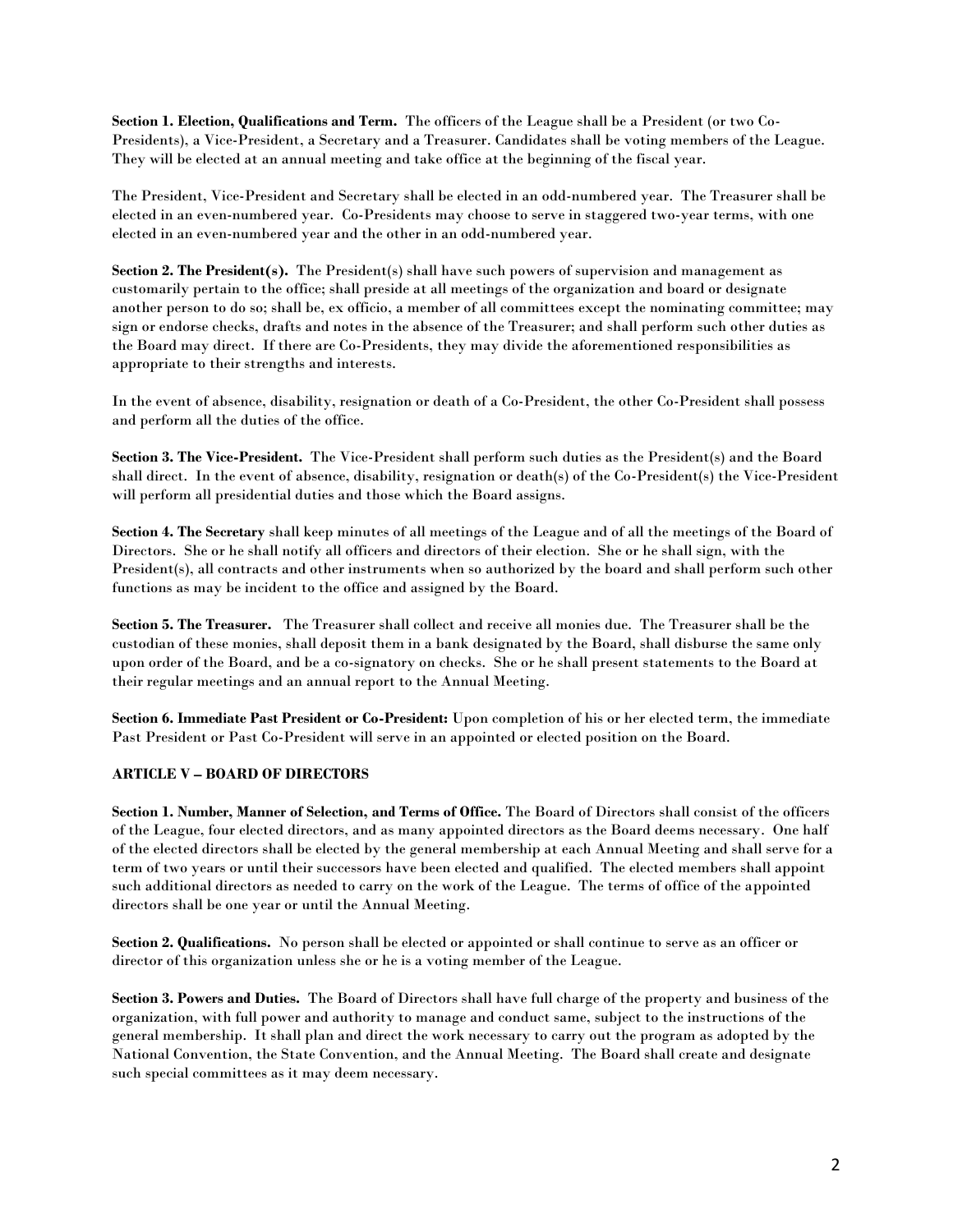In executing the duties of their office, Board members are expected to carry out applicable laws and regulations as well as League bylaws, mission, policies, principles, positions, standards, and procedures. Board members who do not shall be counseled. If violations persist, they may be removed from office by a two-thirds vote of the Board of Directors.

**Section 4. Meetings.** There shall be at least eight regular meetings of the Board of Directors annually. The President(s) may call special meetings of the Board of Directors and shall call a special meeting upon the written request of four members of the Board. The President(s) shall personally notify each member of the Board of Directors at least five days before any special meeting.

**Section 5. Emergency Powers.** Pursuant to the provisions of NCGS 55A-2-07(1993, c.398, s.1), and notwithstanding any other provisions of these bylaws, the board of directors may make all provisions necessary for managing the corporation during an emergency including, but not limited to, procedures for calling a meeting of the board of directors, quorum requirements for the meeting, and designation of additional or substitute directors. All provisions of the regular bylaws consistent with the emergency bylaws remain effective during the emergency. The emergency bylaws are not effective after the emergency ends. An emergency exists for purposes of this section if a quorum of the corporation's directors cannot readily be assembled because of some catastrophic event, including but not limited to a declared state of emergency or public health issues.

**Section 6. Vacancies.** Any vacancy occurring in the Board of Directors by reason of the resignation, death, or disqualification of an officer or elected member may be filled, until the next Annual Meeting, by a majority vote of the remaining members of the Board of Directors.

**Section 7. Absences** Three consecutive absences from a Board meeting of any member without a valid reason shall be deemed a resignation.

**Section 8. Executive Committee.** The Board may appoint an Executive Committee consisting of no fewer than four members of the Board. The Executive Committee shall exercise such power and authority as may be delegated to it and shall report on all actions taken by it between regular meetings of the Board.

**Section 9. Electronic Communication:** The Board may conduct business and approve action and motions electronically. All Board members must possess appropriate technology to respond to notices and official business including voting on motions. All results will be recorded in the minutes of the next meeting. Electronic transactions will not take the place of official Board meetings.

**Section 10. Quorum.** A majority of the members of the Board of Directors shall constitute a quorum.

**Section 11. Transfers of Property.** The consent of the Board and the signatures of two officers shall be necessary to endorse, transfer and deliver any certificate of stock, bond, note or other security or property in the name and on behalf of the League.

#### **ARTICLE VI – FINANCIAL ADMINISTRATION**

**Section 1. Fiscal Year.** The fiscal year of the League shall be from July 1 through June 30 of the following year.

**Section 2. Dues.** Annual dues shall be payable July 1. Any member who fails to pay her or his dues by November 1 shall be dropped from the membership rolls. Dues cover membership in the Dare League, LWVNC and LWVUS.

**Section 3. Budget.** A budget for the ensuing year shall be submitted by the Board of Directors to the Annual Meeting for adoption. The budget shall include support for the work of the League as a whole.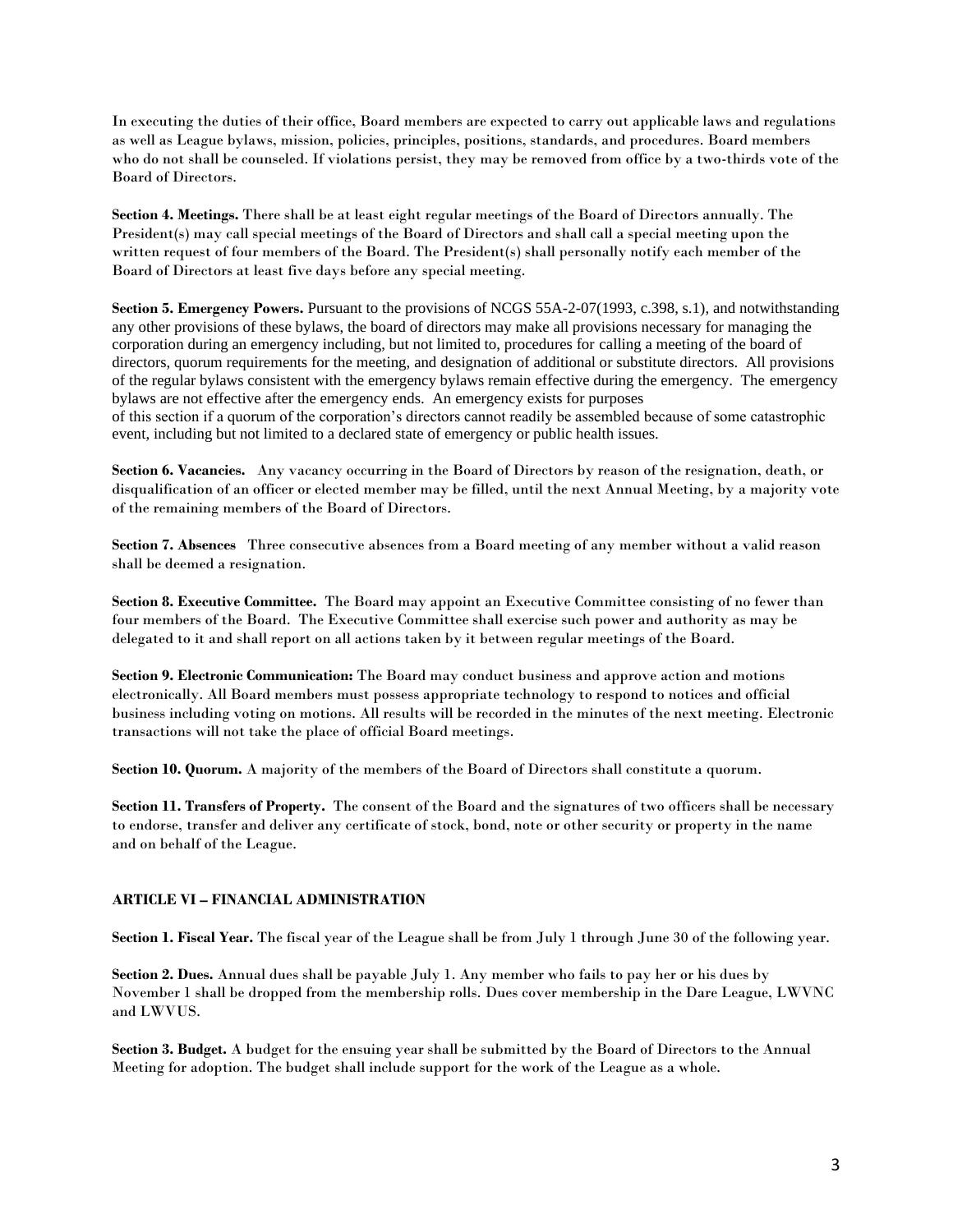**Section 4. Budget Committee.** A budget committee shall be appointed by the Board of Directors at least two months prior to the annual meeting to prepare a budget for the ensuing year. The proposed budget shall be sent to all members one month before the Annual Meeting. The Treasurer shall be, ex officio, a member of the budget committee but shall not be eligible to serve as the chair of the budget committee.

**Section 5. Distribution of Funds on Dissolution.** In the event of a dissolution for any cause of the League all monies and securities which may at the time be owned by or under the absolute control of the League shall be paid to League of Women Voters of North Carolina after the Board of Directors has paid or made provision for the payment of all the liabilities of the League. All other property of whatsoever nature, whether real, personal, or mixed which may be the time be owned or under the absolute control of the League shall be disposed of by any officer or employee of the organization having possession of same to such person, organization, or corporation for such public, charitable, or educational uses and purposes as may be designated by the League.

# **ARTICLE VII - MEETINGS**

**Section 1. Membership Meetings.** There shall be at least six meetings of the membership each year. Time and place shall be determined by the Board of Directors. All program meetings sponsored by the League are open to the members and the public and shall be considered by the Board of Directors to be membership meetings.

**Section 2. Annual Meeting.** An annual meeting shall be held between May 1 and June 30, the exact date, manner and location to be determined by the Board. The Annual Meeting may be conducted in person, by teleconference, videoconference or any equivalent method that allows all persons participating to hear and deliberate simultaneously. The Annual Meeting shall

- Adopt a local program for the ensuing year;
- Elect officers and directors, the chair and one member of the nominating committee;
- Adopt a budget;
- Adopt the local statement of non-partisan policy
- Transact such other business as may properly come before it.
- Thirty-five percent of the members shall constitute a quorum at the Annual Meeting.

#### **ARTICLE VIII – NOMINATIONS AND ELECTIONS**

#### **Section 1. Nominating Committee.**

The Nominating Committee shall consist of three members. The chair will be elected to serve a one-year term and will be on the Board as a voting member. The second member will be elected for a one-year term but will not serve on the Board. These two members will be elected at the Annual Meeting. The third member will be a Board member who serves on the committee. The co-presidents may serve in an ex-officio capacity. Any vacancy on the nominating committee shall be filled by the Board of Directors. Suggestions for nominations for officers and directors may be sent to this committee by any voting member.

**Section 2. Report of the Nominating Committee and Nominations from the Floor.** The report of the nominating committee of its nominations for officers, directors, and the members of the succeeding nominating committee shall be sent to all members one month before the date of the Annual Meeting. Immediately following the presentation of this report, nominations may be made from the floor by any voting member provided the consent of the nominee shall have been secured.

**Section 3. Election.** The election shall be by ballot at Annual Meeting, providing that when there is but one nominee for each office, it shall be by voice vote.

#### **ARTICLE IX – PROGRAM**

**Section 1. Authorization.** The governmental Principles adopted by the National Convention and supported by the League as a whole, constitute the authorization for the adoption of the program.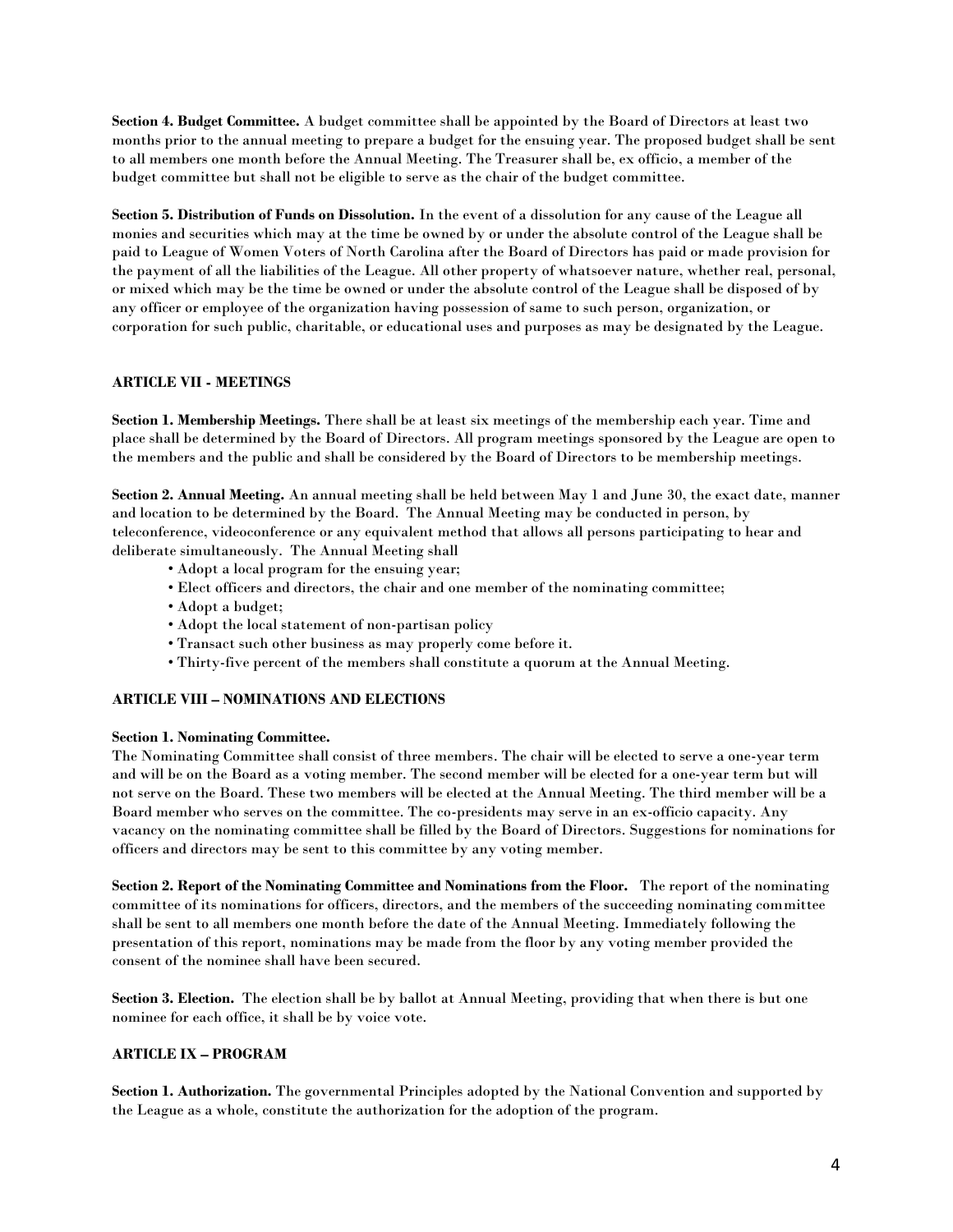**Section 2. Program.** The annual Program of Work of the League shall consist of:

- (a) Action to implement the Principles of League of Women Voters of the United States
- (b) Those governmental issues chosen for concerted study and action, and
- (c) Issues of local interest or concern.

**Section 3. Action at Annual Meeting.** The Annual Meeting shall act upon the Program using the following procedures:

(a) The Board of Directors consisting of standing committee heads shall present a Program of Work for the coming year. The proposed Program shall be sent to all members one month before the Annual Meeting.

(b) A majority of voting members present and voting at the Annual Meeting shall be required for adoption of issues in the proposed Program of Work. Recommendations for Program submitted by voting members two months prior to the Annual Meeting, but not included in the proposed Program recommended by the Board of Directors, may be considered by the Annual Meeting provided that:

- (1) The Annual Meeting shall order consideration by a majority vote, and
- (2) The Annual Meeting shall adopt the item by a majority vote.
- (c) Changes in the Program, in the case of altered conditions, may be made by the Board provided: (1) Information concerning the proposed changes has been sent to all members at least two weeks before a Board meeting at which the change is to be discussed, and (2) Final action by the Board is taken at a meeting.

#### **ARTICLE X - Member Action.**

Section 1. The President or a Co-president shall be the spokesperson(s) for the League.

**Section 2.** Members may act in the name of the League only when authorized to do so by the proper Board of Directors. They may act only in conformity with, and not contrary to, a position taken by League of Women Voters of Dare County, League of Women Voters of North Carolina, and League of Women Voters of the United States.

Section 3. The chair(s) of the Voter Service Committee shall not participate or engage in active partisan activities.

#### **ARTICLE XI - NATIONAL CONVENTION, STATE CONVENTION AND COUNCIL**

**Section 1. National Convention.** The Board of Directors, at a meeting before the date on which the names of delegates must be sent to the national office, shall select delegates to that convention in the number allotted League of Women Voters of Dare County under the provision of the bylaws of League of Women Voters of the United States.

**Section 2. State Convention.** The Board of Directors, at a meeting before the date on which the names of delegates must be sent to the state office, shall select delegates to that convention in the number allotted League of Women Voters of Dare County under provisions of the bylaws of League of Women Voters of North Carolina.

**Section 3. State Council.** The Board of Directors, at a meeting before the date on which the names of delegates must be sent to the state office, shall select delegates to that council in the number allotted League of Women Voters of Dare County under the provisions of the bylaws of League of Women Voters of North Carolina.

#### **ARTICLE XII – PARLIAMENTARY AUTHORITY**